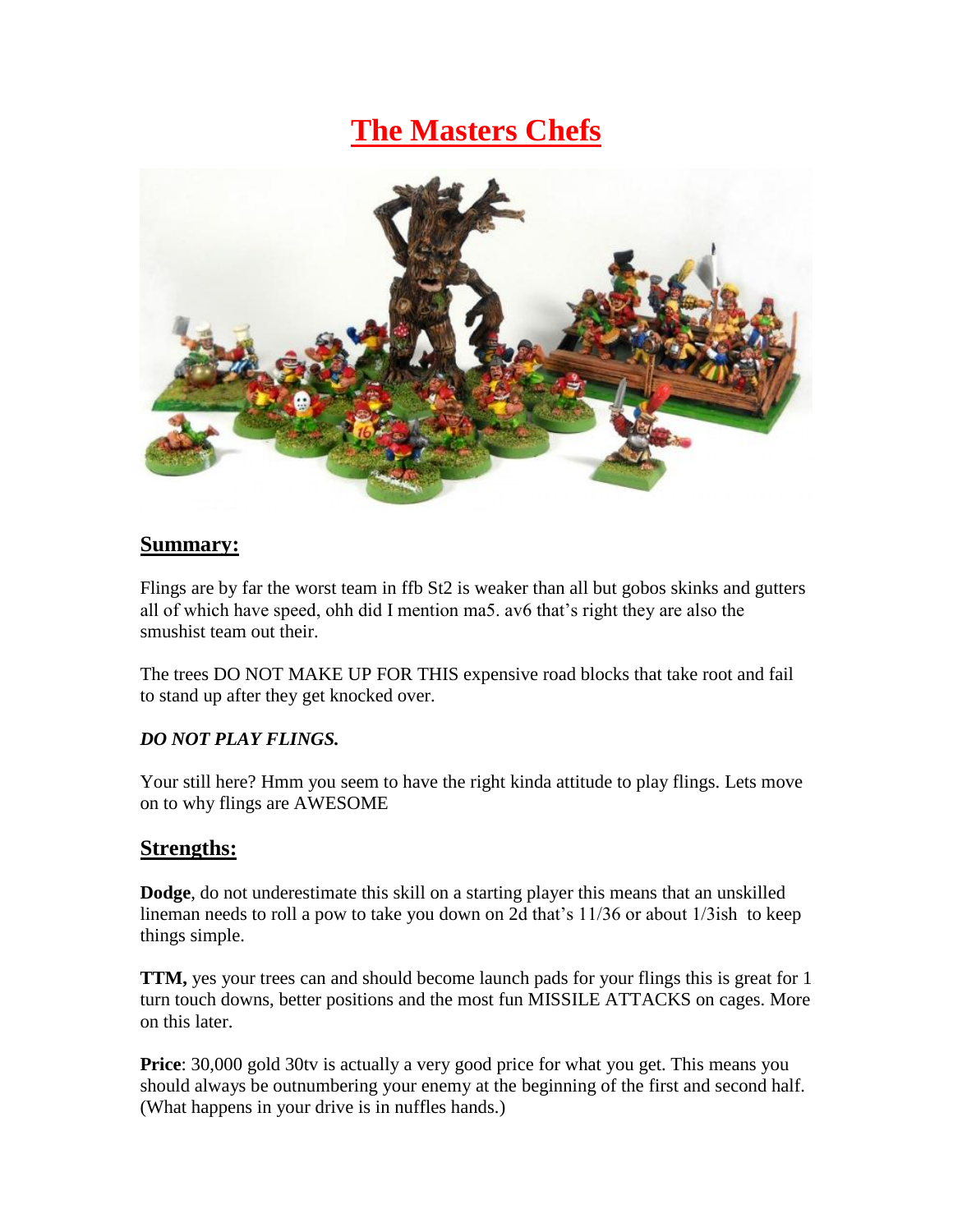**Master Chef**: This is the best inducement in the game generally 100ty buys you 1 re roll but for flings it has the possibility of getting you 6 re rolls through the match and more importantly taking 6 away from your opponent.

## **Tactics:**

There are a few basic tactics to drawing with flings (do not expect to win. Wins do come but they are more of a surprise than an expectation.)

**PICKING**: Block is your enemy, tackle is your enemy, DORFS are your enemy. High Ma high Ag are your enemy all elfs that are AV8 are your enemy. Norse and Zons are your enemy.

This is the order of how you should rank your opponents. Vamps, Pact, Chaos, Woodelves, Skaven, Nurgle, Kemri, Slan, Elf, Lizards the rest are up to you.

Look for teams full of skills that don't affect you. Claw springs to mind. +St is a surprising disadvantage for most at low TV matches. You get nearly 2 free flings for that +st skaven lineman who is still only going to 2d your flings.

## **FUMBBL ADVICE: DO NOT ACTIVATE YOUR TEAM**

Watch game finder and spot a team you want to play. Get into IRC and ask for a game give them a link to your team and explain that you will drop a fling or buy a cheerleader (Don't be a douche make sure you explain what you are doing. Most coaches understand you are the underdog and are ok with this.) Why do you do this to make sure you get the master chef… no more and no less. Try and have 15-16 players and a master chef and against a team with a shallow or no bench you are in with a good chance to draw (maybe even win)

**TEAM MANAGEMENT:** A 30TV fling is cheap a 50TV fling with sidestep is expensive. DROP HIM. You can have nearly 2 flings for that price that's twice as many tackle zones twice as many players to hurl at the opp and most important twice as many players to foul with.

**TV MANAGEMENT** *(Part 2)* You don't need a nuffle damn apothecary who are you going to use it on? A tree ? they have AV10 they aren't going anywhere. And if they do? So what? They are just expensive road blocks anyway. All that having an apo does is makes sure that 2 and a half extra skills (probably block/tackle) are going to be coming after each of your flings each and every turn for 16 turns.

**TV MANAGEMENT** *(Part 3)* 1 Cheerleader 1 Coach…THAT IS ALL. Flings win on denying re rolls but a  $+1$  ontop of you insane fan factor (which will mean  $+1$  or  $+2$  Fame) should get you all the kick off free bee re rolls. Any extra TV spent this way will once again mean more block/tackle for your opponent.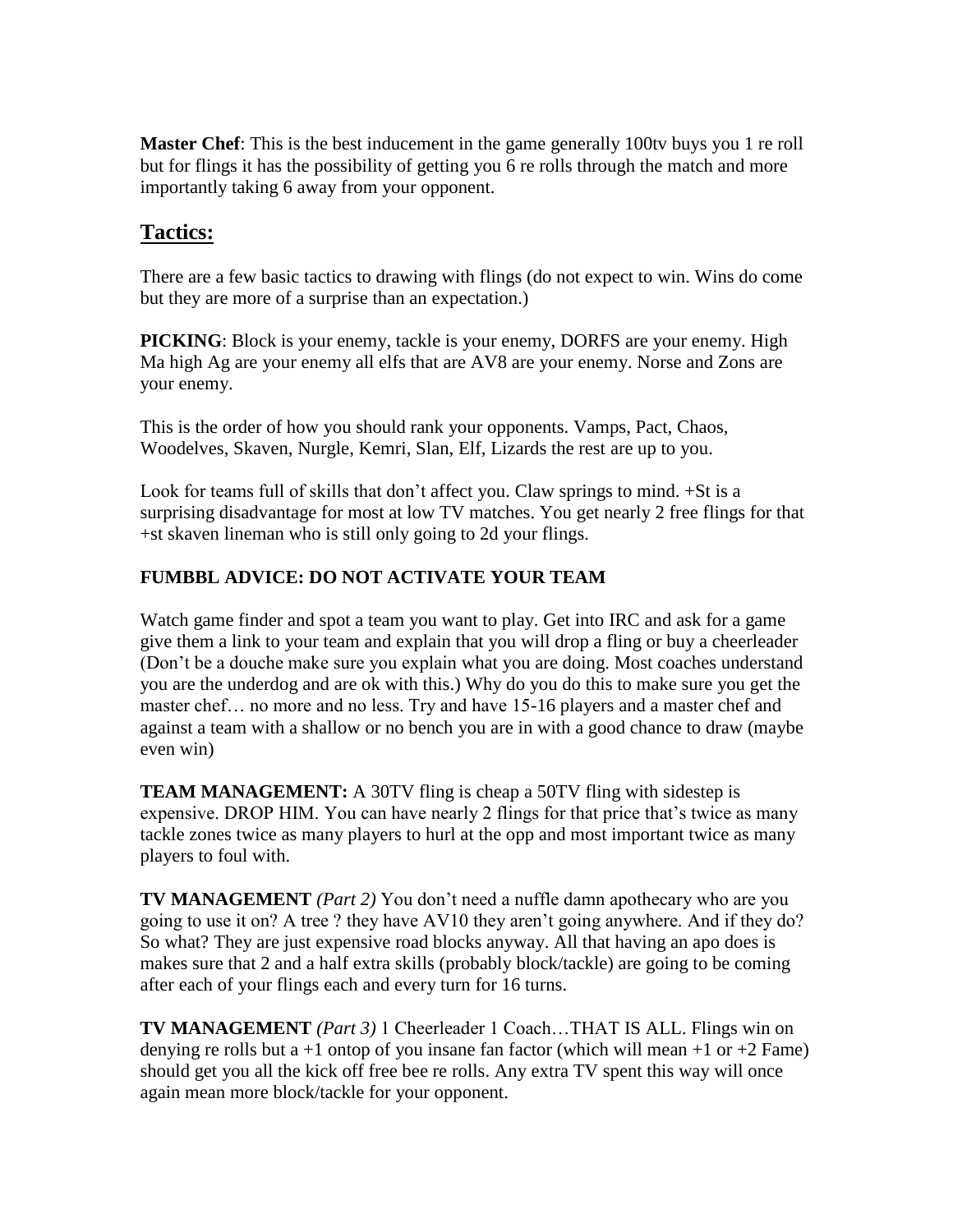FOULING: Foul constantly, foul without discretion, foul with no abandon. Foul if your sure of a win, foul if your sure of a loss. (Obviously im talking about at the end of a turn but have it in your mind as your setting up your players through the turn, think of it as your blitz, its an integral part of your turn and must be done.) When wouldn't I foul? If I was seriously outnumbered deep in the game and im 1 td up and you need the flings to cage the bc that's about it.

**TTM:** At the end of your turn there's should be a fling next to both trees. This means that no matter where the action is at the start of your next turn you can toss a fling there and even if he doesn't land or take out the player he was aiming at he can still stand up and move 2 for a blitz, pickup, or foul.

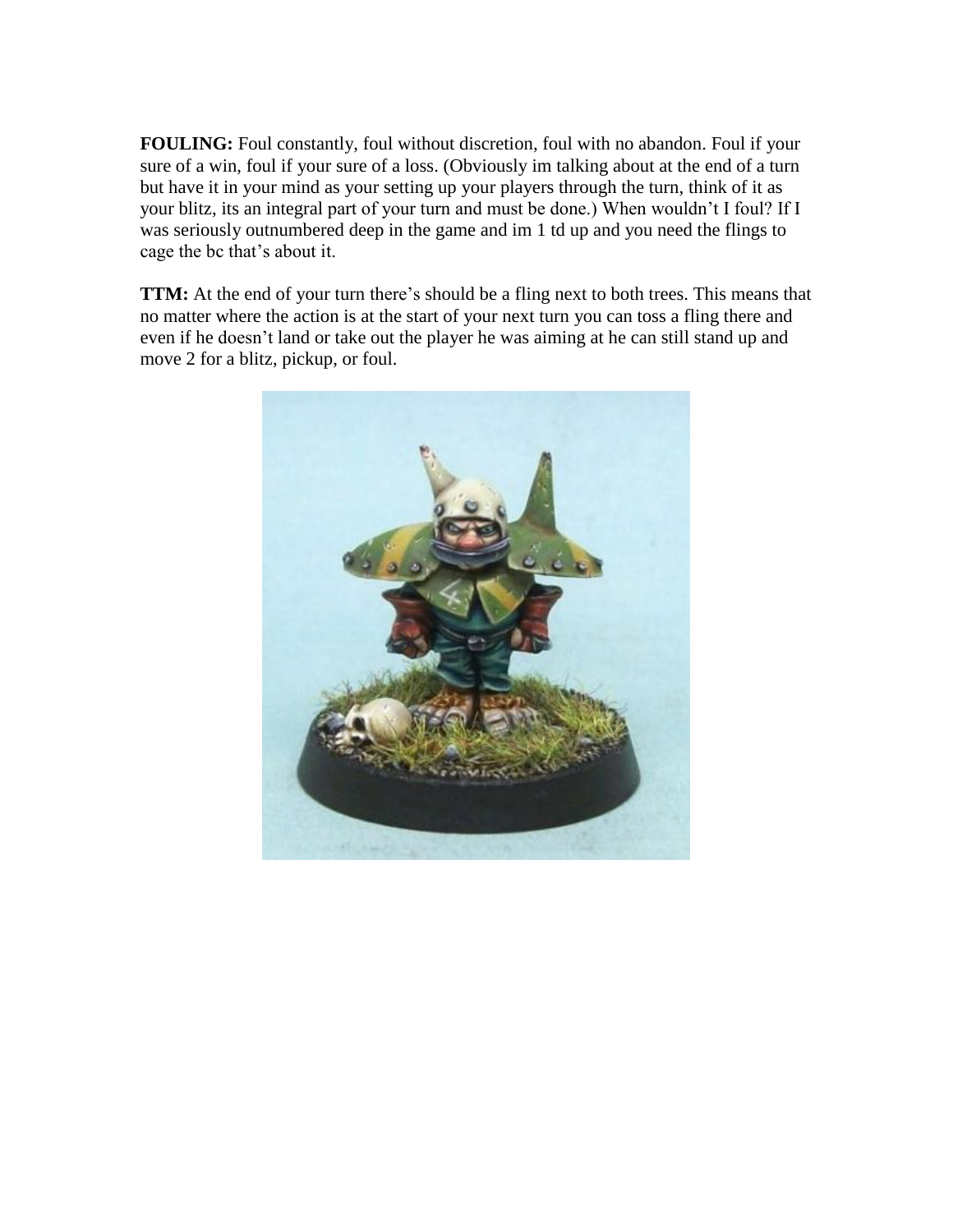## **TACTICS ON OFFENSE**

Put 5 flings in the back field in a wide X shape with one in the middle make sure that at least 1 fling can reach every square. Place both trees on the LOS and set up your flings so the trees get 3d blocks or 2d blocks with multi block.

Cover the ball but don't pick it up, make your 3 d blocks. Pickup, cage, 2 d blocks, blitz, FOUL. On turn 2 move your players do not rely on dodge ag3 a good coach is aware it fails 1/9 which is far to often. Try to screen and don't be afraid to blitz with trees remember no loner so they can use your tasty re rolls without a care.

**DO NOT TTM THE BALL CARRIER** (unless you have to) 1 in 2 chance to fail on landing… assuming he gets in the air… assuming he's not landing in tackle zones.

Better to screen, cage and run the ball preferably with the trees as part of the cage.

**THE ONE TURN TOUCH DOWN.** (The client is still bugged so this is the safest way to play with the bugs. If they get sorted I will edit this.)

Place one tree on the line preferably not in tackle zones he will be "The launch pad" place the other tree to 3 d block any players to remove tz from the launch pad. Place the fling you want to toss behind the launch pad. Arrange remaining flings around the pitch so that they are 5 squares away from the fling that will be tossed. If you have addition put a few in the center 7 squares away. This maximizes the chance that the ball will land inside the area where a fling can pick it up and HANDOFF to the fling next to the launchpad. DO NOT PASS to the fling. You only get 1 pass action and that is for throwing the fling. Now is time to do just that. Select the furthest point away remember he can scatter up to 3 but generally will end 1 or 2 squares from the planned point. Try to aim away from any players in the back field as landing in tz makes it very tough. Then make a break for the TD, don't worry about a line of players, with stunty and dodge your odds are still good to get through.

One last note on the one turn td this is a last ditch turn 8/16 attempt especially useful on turn 8 after you opponent has scored on there turn 8. Any other turn you will be safer caging screening and running the ball until you get +ag flings more on this later.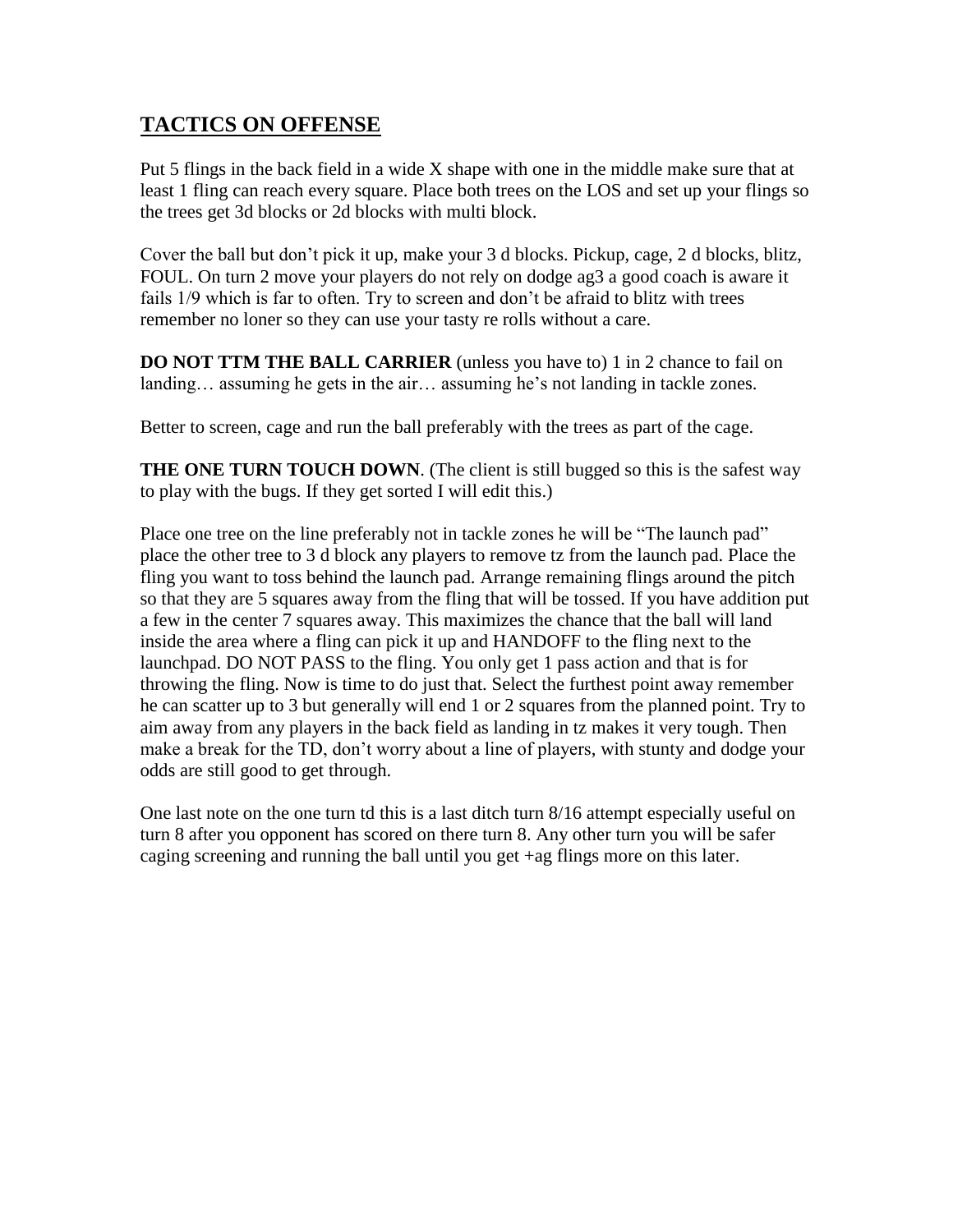#### **TACTICS ON DEFENSE**

Any win that I have had is primarily due to 1 of 3 things.

- 1. Outnumbering. Cheap disposable players means that you should be man marking non block/tackle players in the hope that they 1/9 and go down. You should be picking off 1 player with your blitz making sure he goes down and fouling the snot outta him. Tossing flings at cages in the hope he hits someone. Then at the end of the drive you have a deep bench and hopefully they don't. Suddenly you have extra players for assists and for creating tzs.
- 2. Re rolls denial. The chef helps but don't rely on him to steal all the rr you gotta work the rest of them out of the team. Against bash make them dodge to drop that last re roll throw 2 d blocks uphill on ball carriers. Both down? Your fling died? Who cares? Now he has to pick that ball up and that's a chance to waste a re roll. Against agility make them block without block there player is going down 1/9 on 2d blocks and your only going down by yourself 11/36. Lord knows elfs don't like to go down they will burn that last re roll on a skull/bothdown roll and that's when you attack. Turn overs will begin to pour if you give them the opportunity to fail. Man mark everyone, you have the numbers remember. GFI to cover the ball carrier with at least 2 flings its ok you have 1,000,000 re rolls. Work the maths, make them dodge  $3+$  instead of  $2+$  even with dodge  $1/9$  is FAR more likely than 1/36. Don't relent don't act like your frail and most importantly…
- 3. BE LUCKY I cant stress this enough, YOU WILL LOSE, av6 is too weak players run or are carried from the pitch in droves. The ref sometimes has hawk eyes and will pick up every foul. Try not to get disheartened, play every turn. You'll be surprised what stunty and ttm can achieve its very rare that a loose ball cant be got too, 2tz no big deal with a re roll! Only 2 flings left against khemri in the rain they have the ball and its caged? 1 fling mark the cage the other go in for the 2d uphill blitz! I promise with a re roll that ball has a good chance of coming loose and the khemri are going to have a heck of a time picking it up. I know number 3 doesn't make much sense but you will see what I mean after a few games.

## **Skill selection.**

#### **Flings:**

Normal rolls… yuck.

**Sidestep**: I like 2 sidesteppers to go behind my trees this means that opponents have to blitz and put down this fling first 2 get 2 d blocks on the tree if they only have st3 players.

**Diving Tackle**: Don't take just diving tackle you need sidestep first otherwise you just get blitzed off. Also a fling with 2 skills is expensive so if you go this root make sure you have some stars to win the game because these guys won't. Also don't rely on diving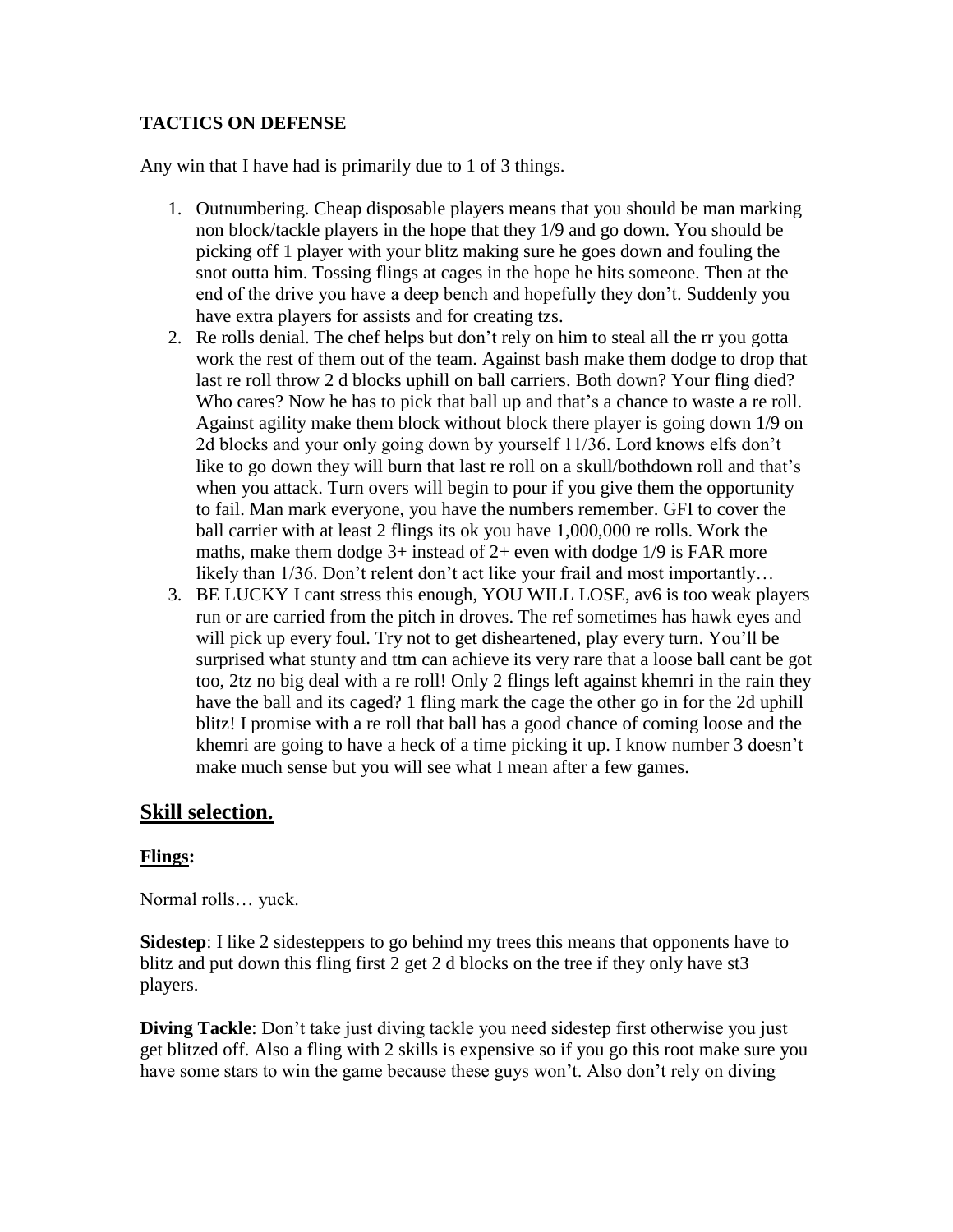tackle Ag4 with dodge still get away 3/4 of the time and if he's by himself it's pretty easy to 3d a lone fling.

**JumpUp**: Can be useful under circumstances ... the best being for ttm. A fling that is flung down pitch that fails there landing (assuming they don't stun or worse) can jump up and make 5 ma which gives them a big range.

**SureFeet/Sprint**: Moving flings to a reasonably reliable ma7 or ma8 actually makes them quite good little players but at 50/70tv quite expensive I would try and get 1 or 2 flings like this for ball retrieving and running for tds don't worry about bloat they will die quickly.

**SneekyGit:** Is an option but not a good one. Your fouls should be auto breaking armor so sg is of no use. You might like to keep one for late in the game where your not getting the gang fouls and just want to toss a 1 man foul at a player. Even then the skill costs nearly the same as an extra fling.

**Catch.** 1 catch player who stays benched and only used to be flung off the launch pad for One Turn Touch downs is not a bad idea. As you have to hand off the ball to him before he is thrown. The problem is you will constantly find yourself >11 men and will have to field him.

*Basically once you have 2 sidestep/dt 2surefeet/sprint and 1 catch fling fire any fling that skills on a regular roll. And fire any of the above that roll an extra normal roll. Flings are cheap you have to keep them cheap no normal skill will make up for av6 stunty. All flings are expendable until they stat or DOUBLE.*

**Doubles.** This is what you live for. A fling that doubles becomes a useful fling. But no fling is special they must still be tossed and used to get a tz and dodged with. No fling can be nannyed and looked after. So on to doubles.

**DirtyPlayer** ... DP DP DP DP ohh sure block is great and strip ball is nice, forget it, you need 2 dps. With 2 dps you seriously increase the one thing that will win you games… outnumbering your opponent FOUL FOUL FOUL use two of three flings to take down an opponent and if you can choose where they fall look at that! You automatically have two or three assists for your foul.

**Block**… yeah block is great and at 60tv not a very expensive player for blodge. Use them to blitz and run to safety… use they to carry the ball. Don't let them bloat. Block/sidestep is nice. 80TV Block/sidestep/surefeet/jumpup is 120tv THAT'S 4 FLINGS trust me … fire him.

**Wrestle**… is surprisingly awesome. Use on offense dodge into a cage 1/9, make a 2d uphill only re roll skulls if you get a push you should be able to get some tz on him to mess his next turn up but actually good odds that he's going down. Don't use to ball carry. BTW wrestle second skill (if he doesn't double) jump up. If he doubles then strip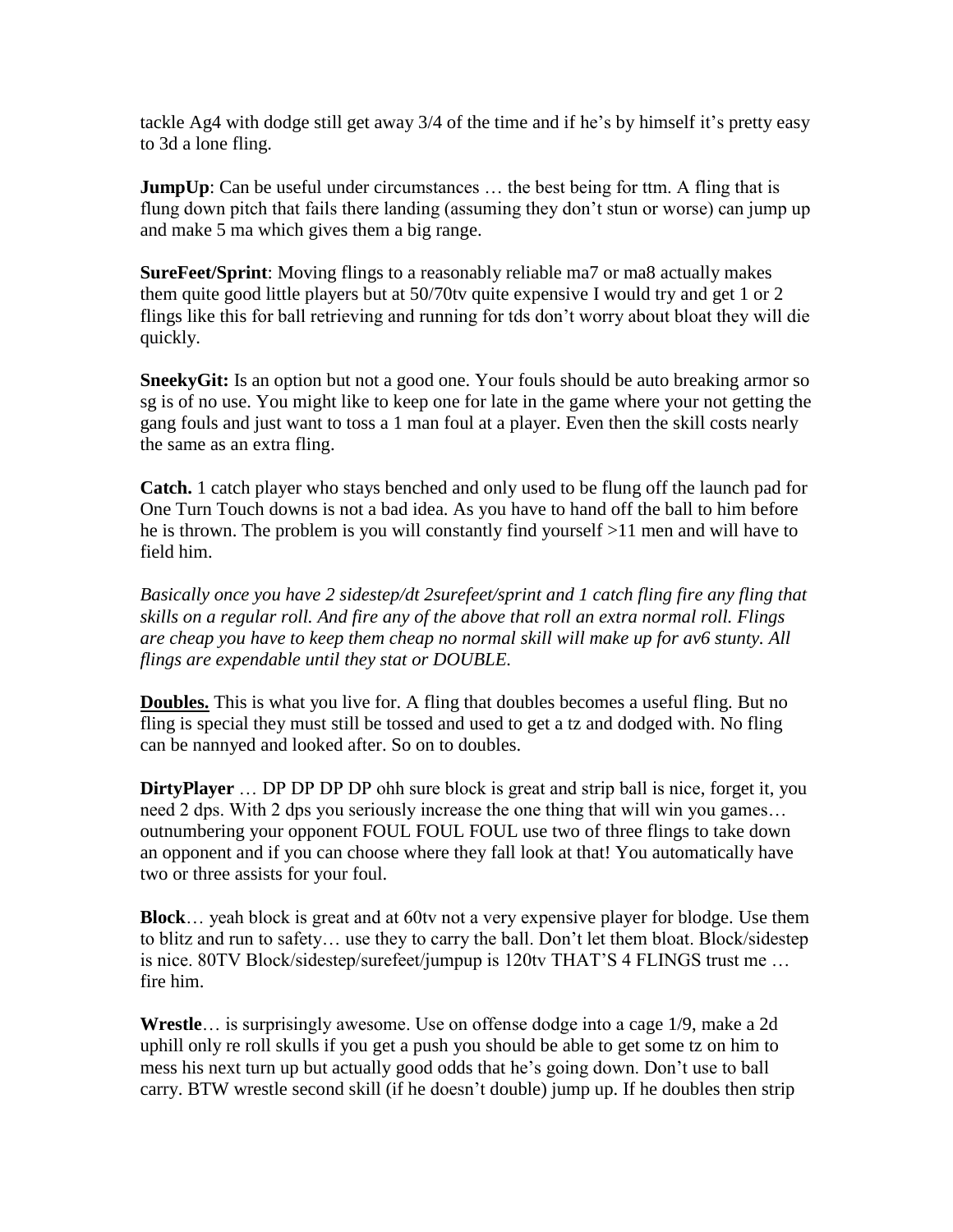ball. Ohh 2 d uphill blocks with wrestle and strip ball is gloriously effective. 25/36 chance that ball is coming free that's near enough 2/3 … before the rr.

**Strip ball**… don't underestimate this. You will be picking new teams, hopefully without block/surehands yet. Which means on a 1d block the ball is coming free 5/6 of the time (yes don't rr the both down there's a chance hell mess the pickup up and plus your flings are in position to catch or at least mark the loose ball already aren't they) even uphill 2d 25/36 chance the ball is free that's good odds. Without block/wrestle he will die but that's ok you didn't want the bloat anyway did you?

**Sure hands**… yeah sure why not I can see the appeal I wouldn't go this way personally but has its advantages…. Make sure you pick teams with some strip ball so you get a free skill tv wise.

**+Ma/Av** Don't take av its expensive and av7 is not great especially with stunty. +ma on block or surefeet or sprint or possibly jumpup. But not an unskilled fling. If its double 5 use the double if its 6/4 take the normal roll. And probably cut.

**+AG** I cannot begin to tell you how important +Ag is! One fling with this skill can make the team! Picking up on  $2+$  is nice landing on  $3+$  is awesome BUT dodging…anywhere…into 1,000,000 tackle zones… on a 2+ with a re roll is AWESOME suddenly no ball is safe no player un reachable no td impossible. These become your stars. Don't nanny them throw them dodge them use them, they are expensive, you have to get your moneys worth every game.

**+ST?** im not sold on +St yet, its expensive. 1 fling now costs the same as 3ish. If he has block? sure. Already +AG? definitely. I guess cage breaking becomes easier but then  $+ST$  is always a double and the double is cheaper and I have trouble seeing how  $+ST$  is better than the double listed above.

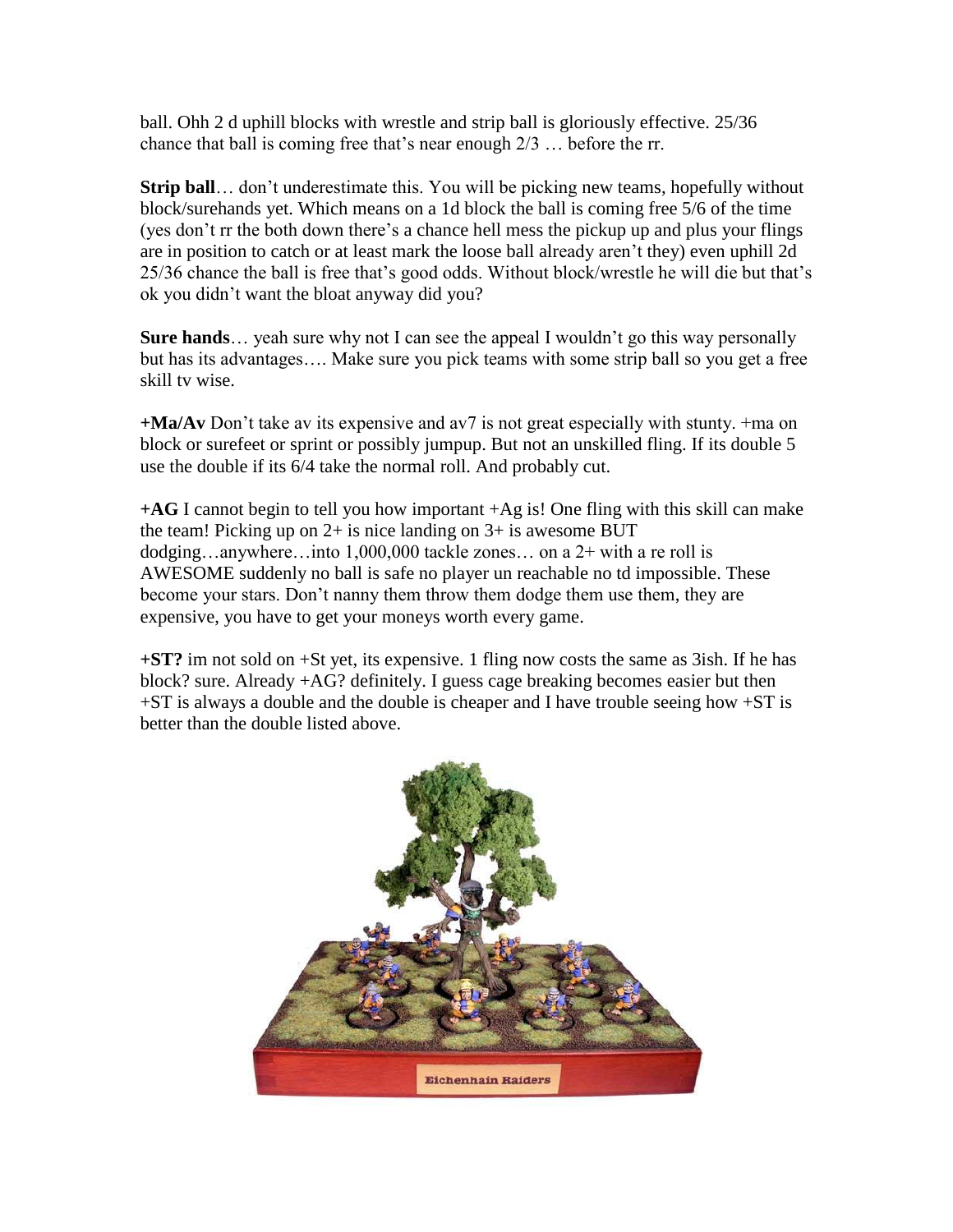#### **Trees:**

Normal Rolls:… yuck

**DO NOT TAKE GUARD**. Yes I know blasphemy right WRONG your flings are going to be 2d/3d blocked regardless the only time guard is good is vs. st2. Once the trees have taken root guard becomes useless.

**DO NOT TAKE PILLING ON**. Ohh yeah Pile On /Mighty Blow awesome combo right sure except you need  $4+$  to stand up again... and a  $2+$  before that not to root.

**GRAB**. First normal skill for any tree should be grab this simply means that any rooted tree can still block 1 player without pushing him out of his tackle zone every turn. Also useful for making holes to let flings run through. TRUST ME… GRAB. (Also negates sidestep which when coupled with BreakTackle and StandFirm makes dodge into cage and surfing little sidestepping touchline hugging players awesome fun. "Hey … I didn't get to use sidestep and now my skink is dead" … "Ohh yeah grab negates sidestep :P")

**Multi Block.** Trees rooted? What's better than holding onto and beating on 1 player?... Holding onto and beating on 2 players! St6 couples with this well as you only need 1 extra tz to 2 d two st3 players. Just remember 2d blocks without block fail 1/9 times if your doing it twice with one player its closer to 1 in 4 but that's ok, you go down and now your not rooted anymore HUZZAR.

**BreakTackle:** On big guys is a disaster due to loner. However treemen don't have loner and can use break tackle very nicely with st6 dodging into  $2tz$  on  $2+$  and  $3tz$  on a  $3+(i.e.$  a standard cage) then you know with st6 your getting 2d blocks.

**Jugernaught:** If you went BT then Jugger as second skill... or grab.

#### **Doubles:** OHHHHHH YEAAAAH

**BLOCK**. Big guys with block rock. Big guys with block and no loner and multiblock and grab are AMAZING. Still set up for 3 d but now your 2 d blocks with multi become more reliable.

**PRO.** Yes block is great can be used on offense and defense but lets face it once he's rooted and all the opponents are out of his way he's now just a VERY expensive road block. Well pro is useful for so many things… standing up for one, not taking root in the first place, re rolling pushes, throwing flings a plethora of options yes pro is a very good option.

**Jump Up.** If you play against big guys your trees will get knocked down. And getting up is a real pain in the roots. Jump up solves that. Word of warning DON'T try and block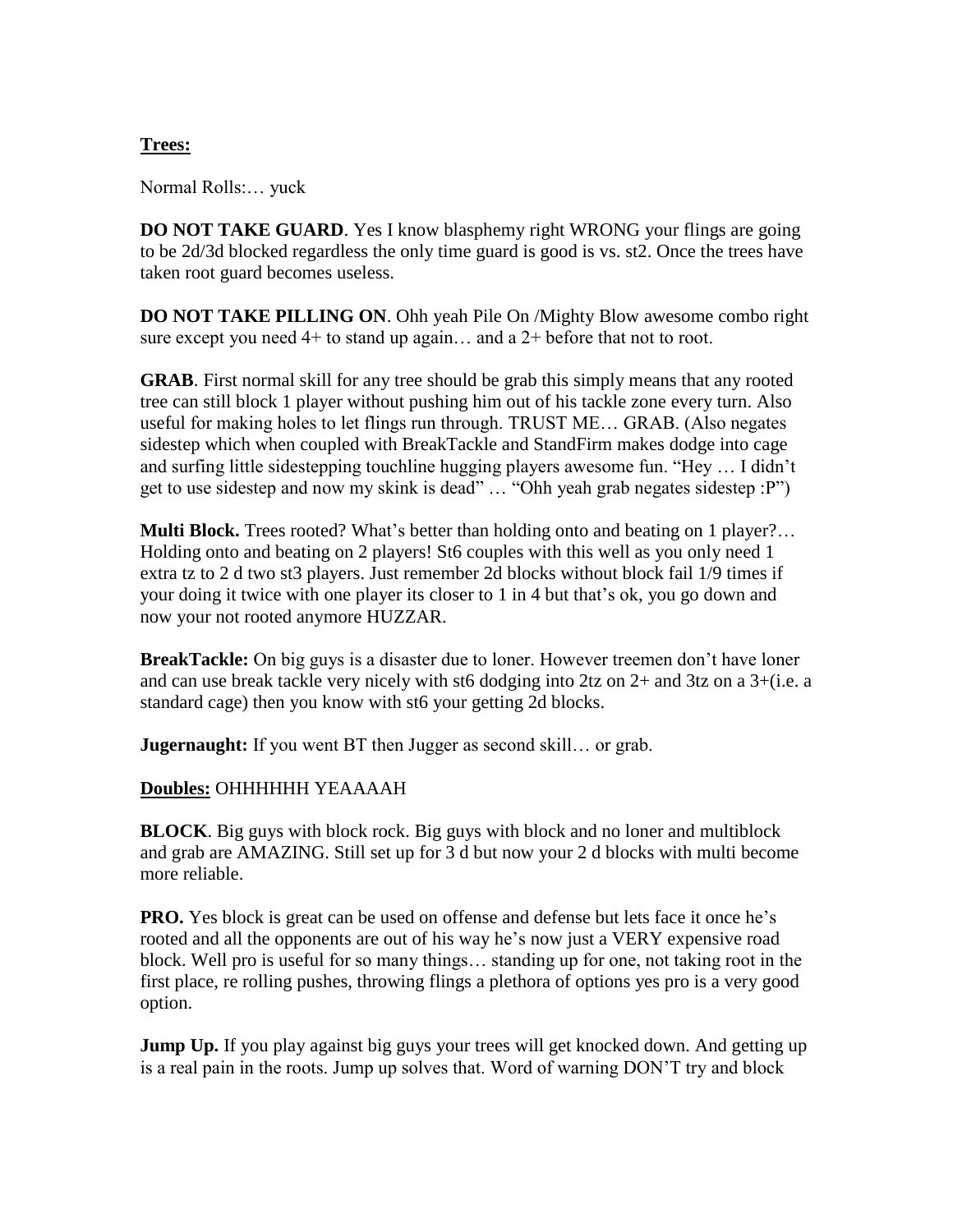from the ground as you have to roll against agility to see if he makes the block… umm 6+ pls. Better to blitz…. For free.

**Dodge.** Maybe with block and break tackle. Expensive once they have rooted.

**+MA/+AV** you cant take +AV So what do I think of +MA

Its hard to say no to +MA but im going to try and convince you why you might want to rethink it. Yes you can get up without making a 4+ buuuuuut not if you take root first. If you take root your ma becomes 0 and that means 4+ to stand up again. Yes ma can be used in other situations couples great with bt etc but my advice if you rolled 5,5 take the double and go jump up if your so worried about standing up as jump up will ALWAYS get you standing. On a  $4/6$ ... go ahead fill your boots take the  $+MA$ ;

+AG…hmmm very torn on this one really only useful for ttm when your in a few tz but then this happens quite a lot. And what is the other option GRAB? Hmm take the +AG.

**+ST**… more controversy coming. I would have to pass on it! Again +st is always a double and block is better for taking and receiving blocks. It doesn't help with BT as 6 is the highest you can use for bt. And most importantly its expensive. Awesome? Yes but your not here for awesome you're here for Wins right? Right!

Regardless just like the trees in your garden your Halfling trees need trimming too. Grab/Multiblock or Grab/BreakTackle or BreakTackle/Juggernaught then they get fired. Unless they roll a double. If they roll a double they get one more skill and that's it. You have to stay competitive and tieing up TV in players which wont win you matches is not competitive.

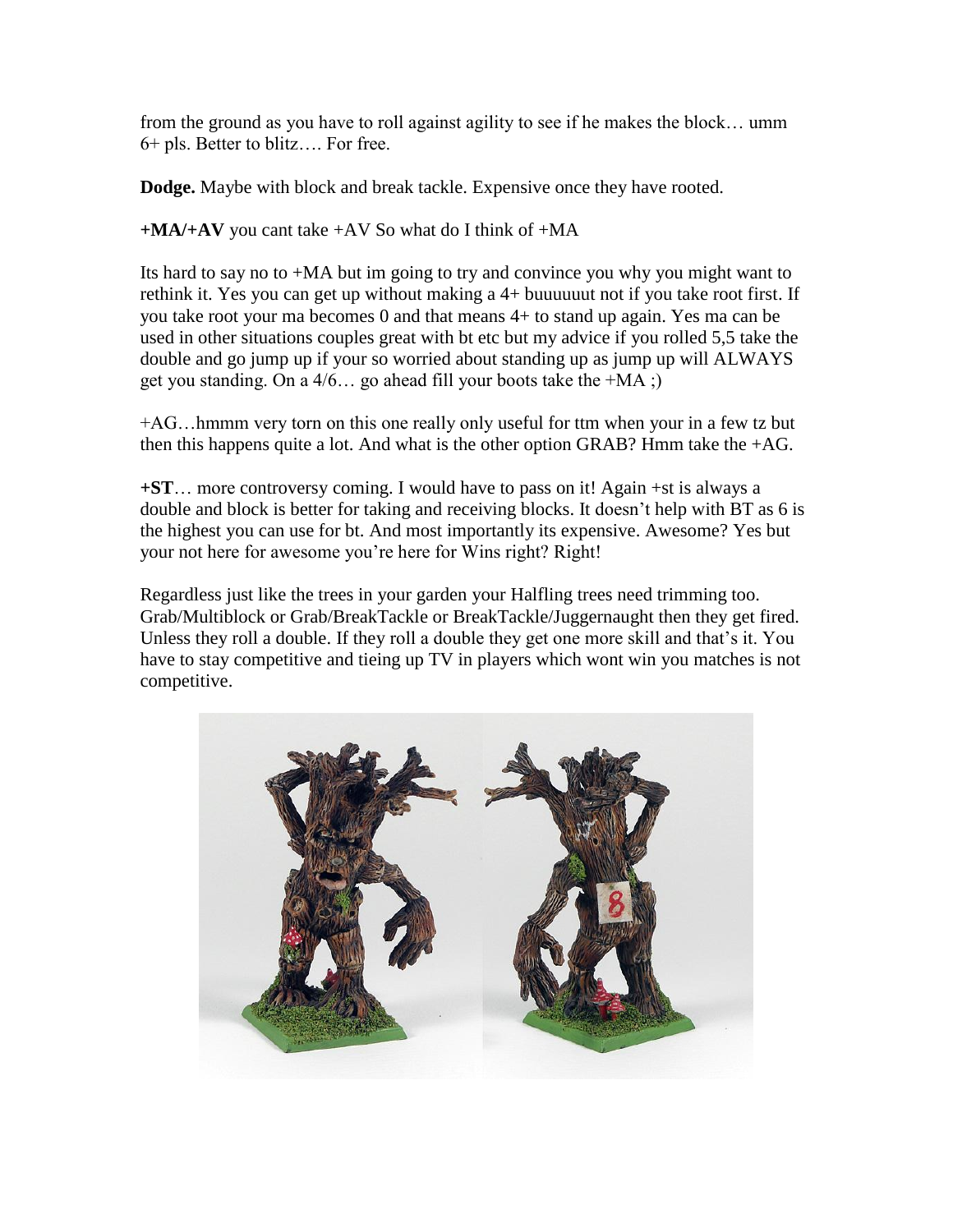## **Rookie Mistakes.**

There actually are quite a few fling coaches most of them play "for fun" ive seen 2/2/84 records and it makes my blood boil as I know they can be competitive with the right attitude. But who am I to define how you play. Here is a list of classic rookie mistakes that people get stuck with.

**Not putting trees on LOS.** This is probably to prevent injuries or to keep the tree free of TZ to more easily ttm. This is a mistake LOS is what trees are for don't protect them, if they die great you can have a new one that's not loaded down with silly skills.

**Taking +stats on flings that are injured**. I don't like +stats on any flings really (apart) from  $+ag$ ) Huge waste of TV on a niggle or  $-AV$  that is only going to be on the pitch until a strong gust of wind blows him over. –St as well ? what is wrong with you? Talk to ogre players st1 is the pits! Don't you have 30,000 gold for a new one?

**Not having a bench/ not using the bench you have.** Make sure you have enough players for 11 men for the next drive after this everyone is expendable for man marking and fouling.

**OTTD on turn 1.** Yes TTM is fun its also crazy dangerous landing in amongst the opponents player tz! Thank you for the free ball! That would have been real hard to get from inside a cage with 2 st6 players at the corners.

**NOT TRIMMING** 5/2/3/6 Dodge, Right Stuff, Stunty, Side Step, Sure Feet, Jump Up, Catch, Sprint 130k … need I say more.

## **In Essence:**

Flings can be competitive most of what I have said above people will disagree with as its not considered "proper" to fire healthy players, to search specifically for teams that your tailored to beat. But lets face it even with all the above this really only just pulls them up out of tear 3 maybe into 2, no where close to skaven or darkies. But flings are one of the teams that works the very best at a very low TV. A standard roster with a few doubles and an +ag could take on just about any team. Its your job to keep it there, or as close as possible. Just think when your taking that  $6<sup>th</sup>$  sidestep skill "That is now 6 extra sets of block/tackle/MB coming my way and what have I gained to "tackle it"? Nothing. However by dropping the sidestep I could have 2 extra halfings.

You really want to hang out between 1000tv and 1100tv until you get a few awesome flings/trees then you can stray up as high as you like make sure to keep the re rolls adequate for your skills and keep a deep bench you cannot play with 11-12 players and win. Once you lose those stars its trimming time at low tv your cash and ff should be good so cash to replace players should be ample.